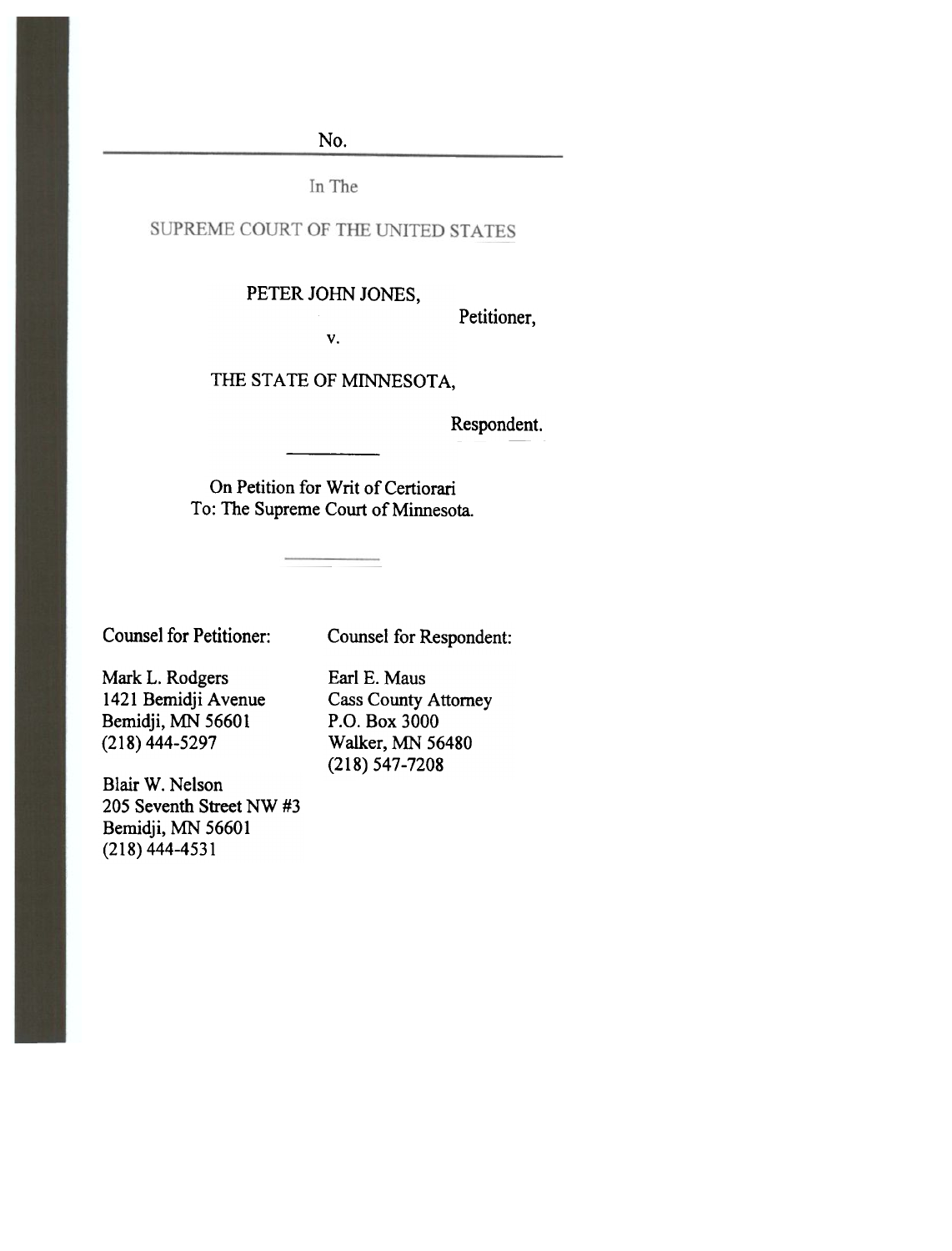# Questions for Review

Whether the State of Minnesota has jurisdiction to enforce its statute requiring registration of persons designated as "predatory offenders" against Indians who reside in Indian Country as either a "criminal/prohibitory" statute or as an "exceptional" circumstance?

1

for the second control of the second control of the second control of the second control of the second control of the second control of the second control of the second control of the second control of the second control o f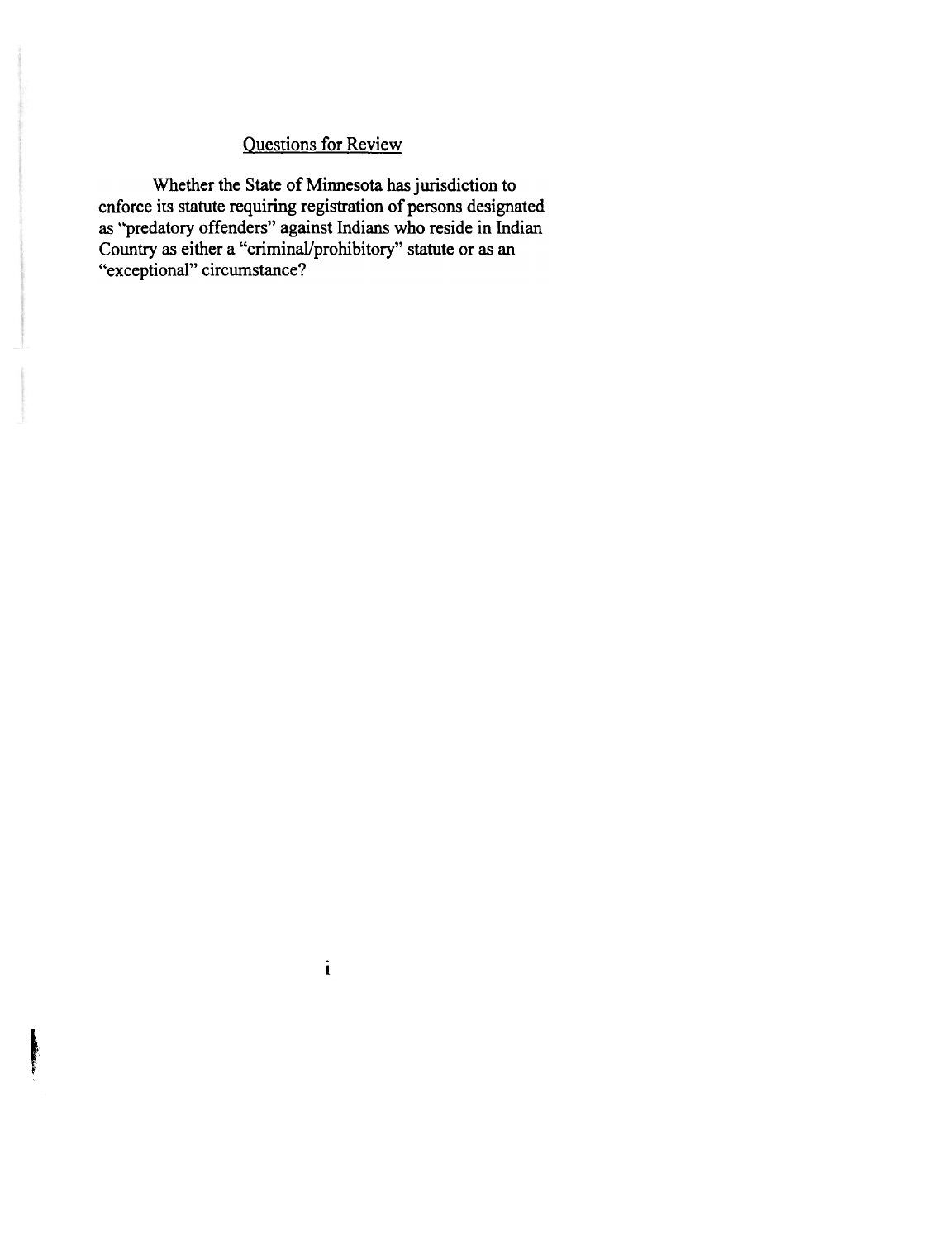Table of Contents and Authorities:

Not applicable.

Citations of Decisions:

State of Minnesota v. Peter John Jones, 729 N.W.2d 1 (Minn. 2007).

State of Minnesota v. Peter John Jones, 700 N.W.2d 556 (Minn. App. 2005).

### Jurisdictional Statement:

- (i) Judgment by Clerk of Appellate Courts Entered: May 14,2007.
- Subsequent Orders: None. (ii)
- Jurisdiction pursuant to 28 U.S.C. 1257 (iii)

Constitutional Provisions and Statutes:

18 V.S.C. Section 1162 (2000).

Minnesota Statute 243.166 (2003).

See Appendix.

ii

- ~ \

~I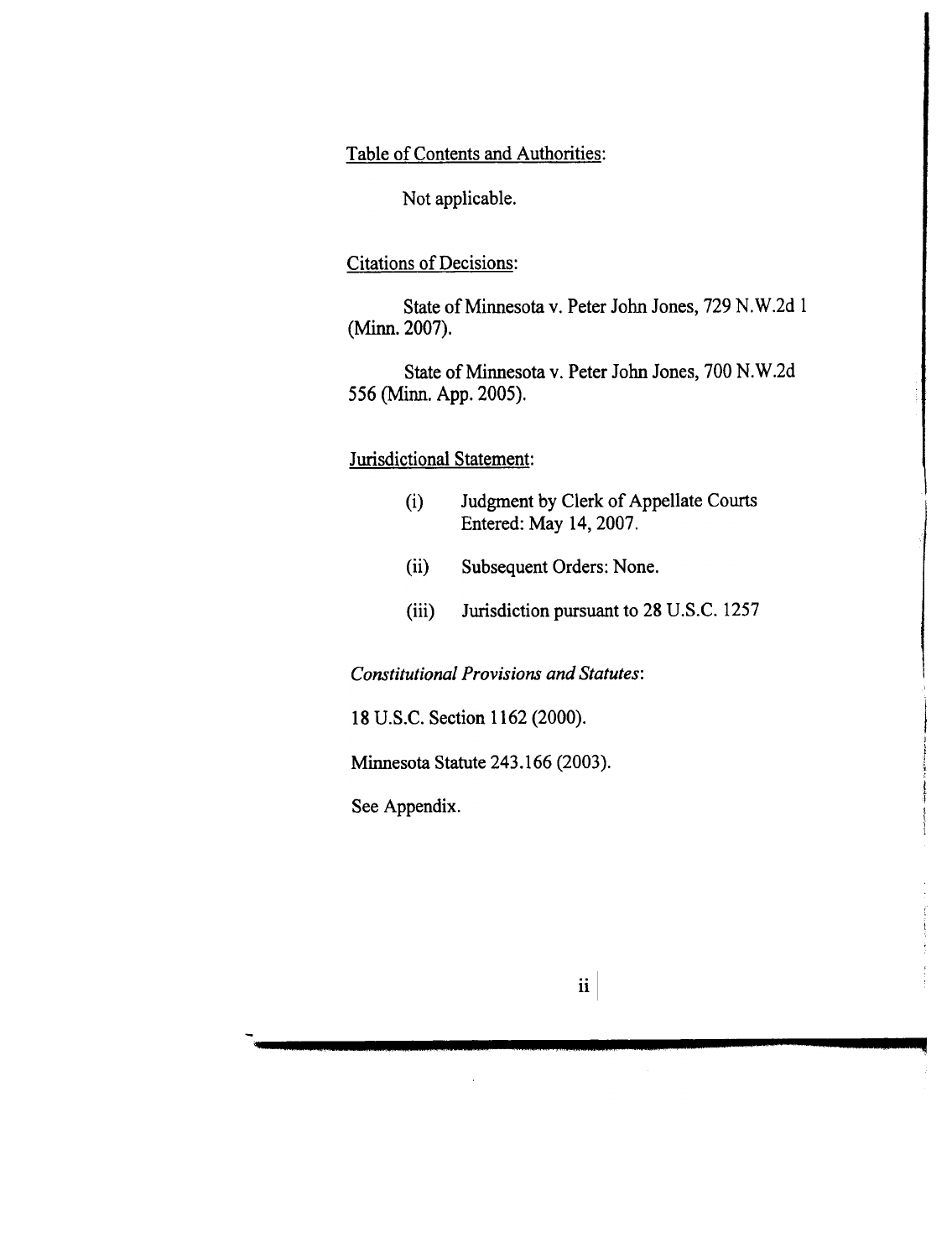#### Statement of the Case

Peter John Jones is an enrolled member of the Leech Lake Band of Chippewa Indians who resides on the Leech Lake Indian Reservation in Cass County, Minnesota. Jones is designated a"predatory offender" by Minn. Stat. 243.166 (Predatory Offender Registration Statute) by virtue of his prior conviction for kidnapping. Jones was charged with failure to register as a predatory offender for not complying with the registration requirements of the statute. At a pretrial hearing, Jones moved the trial court to dismiss the charges for lack of subject matter jurisdiction on grounds the statute was civil/regulatory in nature and Minnesota lacked jurisdiction to prosecute him under Public Law 280.

The trial court agreed that Minnesota lacked jurisdiction and dismissed the charges. "Because Public Law 280 limits the State's general regulatory authority, the State lacks jurisdiction to impose criminal penalties on residents of Indian reservations for violations of predatory offender registration statutes." Trial Court Order, Appendix at. 7.

The State appealed to the Minnesota Court of Appeals which also found the Predatory Offender Registration Statute was civil/regulatory and Minnesota lacked jurisdiction under Public Law 280, 18 V.S.C. 1162.

The State petitioned the Minnesota Supreme Court for a writ of certiorari. The Minnesota Supreme Court granted the writ and issued a fragmented decision. The majority (three justices) ruled Minnesota had jurisdiction because the Predatory Offender Registration Statute was criminal prohibitory. The concurrence (two justices) ruled Minnesota had jurisdiction because the Predatory Offender Registration Statute invoked "exceptional circumstances" outside of the Public Law 280 express grant of jurisdiction. The minority opined that Public Law 280 did apply, the Predatory Offender Registration Statute was civil/regulatory and Minnesota lacked jurisdiction.

1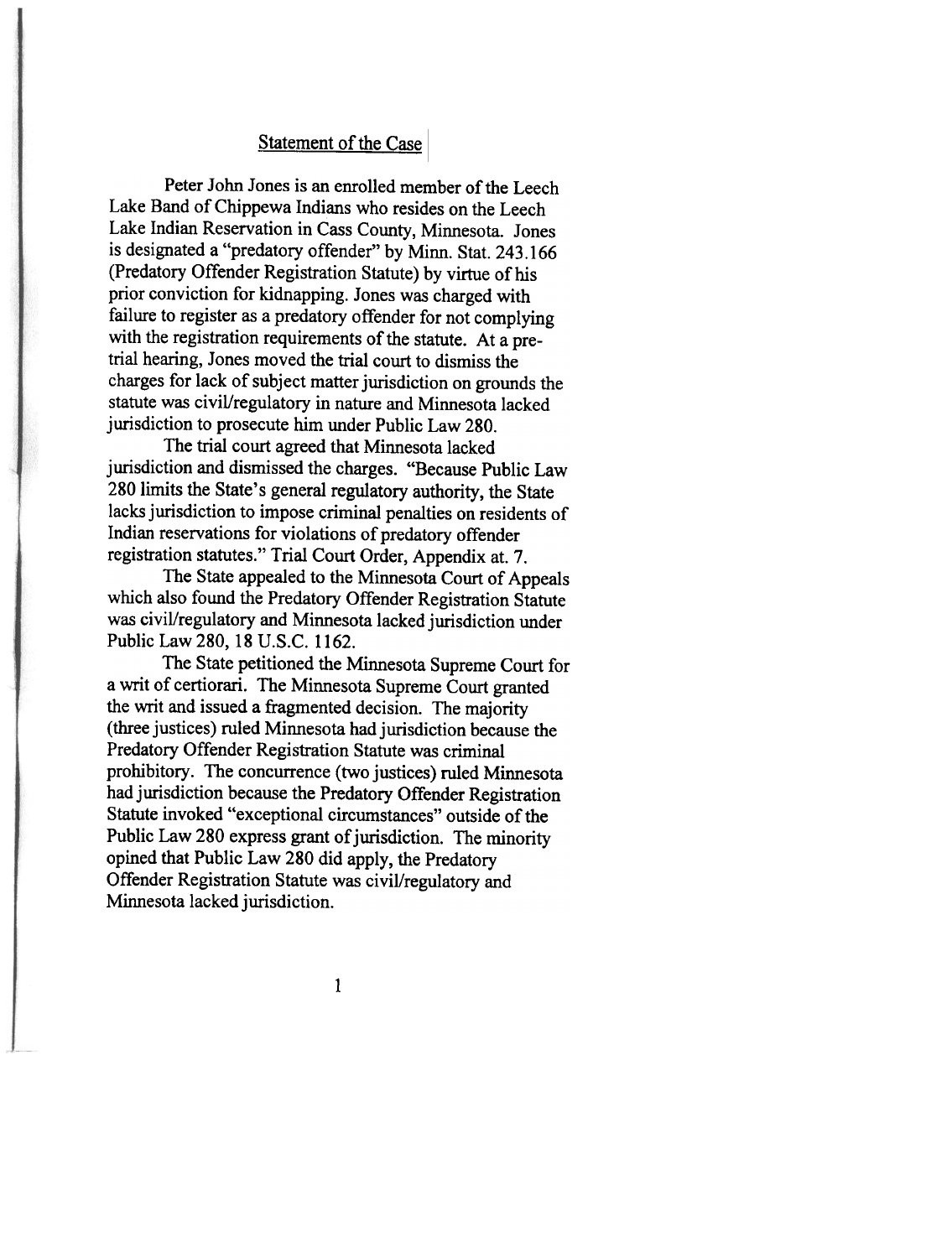### ARGUMENT

The Minnesota Supreme Court's decided an important question of federal law that has not been, but should be decided by this Court. The controlling concurrence found Minnesota had jurisdiction due to the existence of "exceptional circumstances" but specifically recognized that "The Supreme Court has offered no guidance into which cases are "exceptional". State v. Jones, 728 N.W. 1, 12 (Minn. 2007). While there is a state interest in tracking people who have been convicted of predatory crimes in order to investigate other possible offenses, this must be balanced against an individual's right to privacy and not be obligated under threat of imprisonment to report his or her residence to law enforcement authorities. Furthermore the Adam Walsh Act, 42 V.S.C. 16901-16991, addresses this "exceptional circumstance" and creates federal penalties for failure to register by predatory offenders. This eliminates any critical need for the states to intervene in tribal sovereignty in these matters.

This case also implicates the important question under California v. Cabezon Band of Mission Indians, 480 U.S. 202 (1987) in determining what offenses are civil/regulatory versus criminal/prohibitory in nature within the issues of interpreting federal Indian law. States pass more and more laws each year creating new criminal penalties for both acts and omissions. This case involves a felony prosecution for a person failing to register his address with the State, even though Jones was under no form of probation or court ordered supervision. The current state of the law for enforcement of these types of statutes in Indian country is muddled, as demonstrated by a wildly split Minnesota Supreme Court which could not agree if the statue was civil or criminal in nature, and the swing votes dodged the issue entirely finding a results-oriented ground to reach a decision.

2